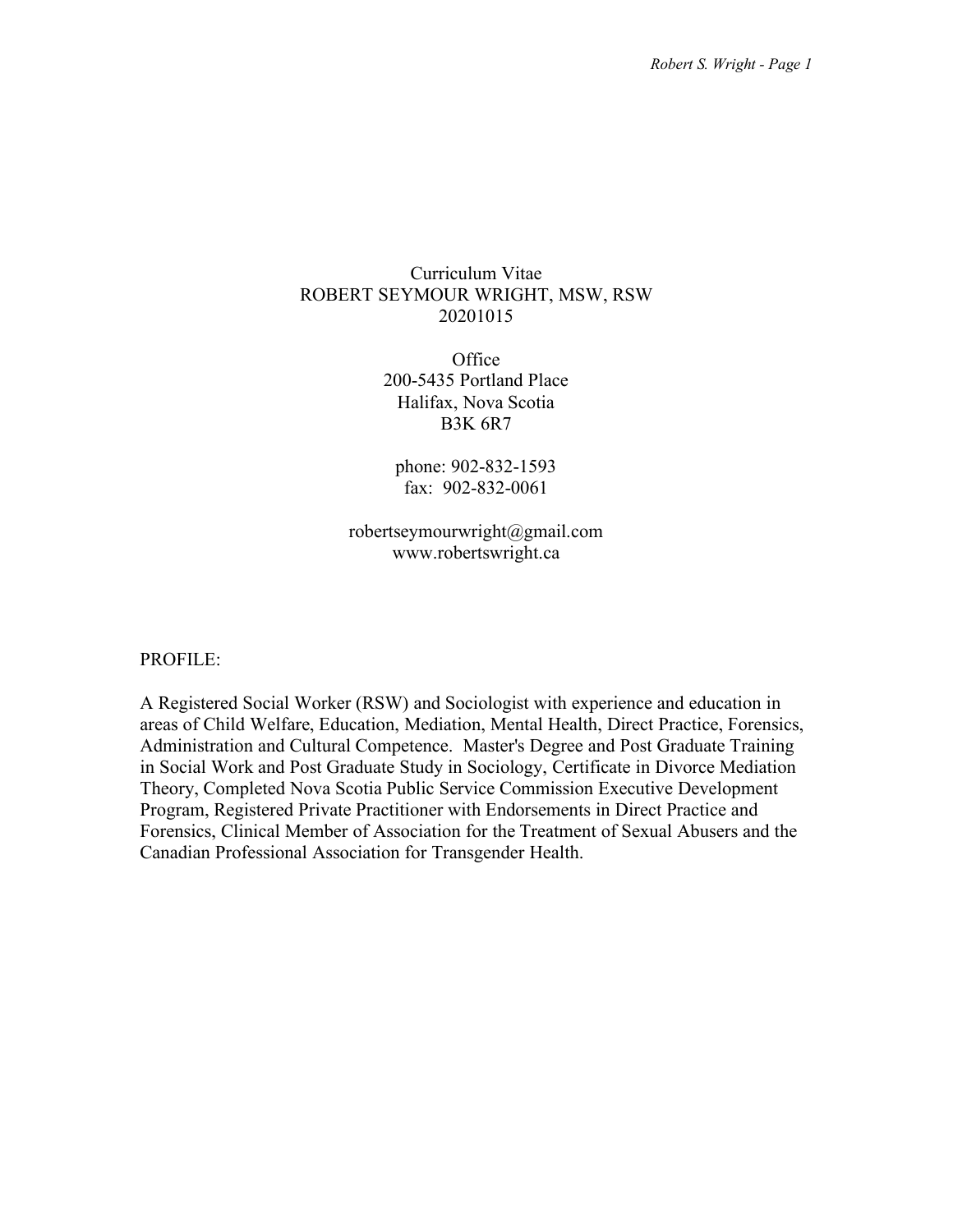## EMPLOYMENT HISTORY

## REGISTERED PRIVATE PRACTICE IN SOCIAL WORK

#### Private Practitioner 1989 - Present

I have maintained a registered private practice in social work and over the past 30 years. I describe myself as a clinician/academic/administrator. I have always integrated my work delivering direct practice clinical service to clients with teaching and supervising interns, and promoting lasting systemic change through social policy advocacy. The Nova Scotia Association of Social Workers recognizes my specializations in the areas of Direct Practice and Forensics. I have been qualified as an expert witness in courts in Nova Scotia, New Brunswick, Prince Edward Island, and Ontario in areas including mental health, child protection, parenting capacity, domestic violence, sex offender assessment and treatment, the impact on parenting of a range of medical conditions and the impact of race and culture on patterns of criminal behaviour and family matters. I have conducted scores of parenting capacity, custody access, voice of the child, risk of violence and sex offender assessments over the past 21 years and have testified in court in support of these on many occasions.

I consider my practice a "teaching practice", and I regularly supervise student interns from a range of human service, social work and counselling programmes. Since 2011 I have conducted ManTalk, a professionally supported, educational and emotionally supportive group for male victims of sexual abuse.

THE PEOPLES' COUNSELLING CLINIC

800-1701 Hollis Street Halifax, Nova Scotia, B3J 3M8 Executive Director **November 2017** – Present In the Fall of 2017 when the pro-bono activities of my private practice became extensive and was supported by several grants from government and foundation sources, I formed this non-profit. The Peoples' Counselling Clinic provides free and low-cost counselling to individuals, families, and groups. Services are provided by counselling professionals and students in a professional, supervised environment.

SAINT MARY'S UNIVERSITY Winter 2020 Sessional Instructor Department of Criminology I taught a fourth year seminar course in Criminology: Race and the Criminal Justice System.

ACADIA UNIVERSITY Summer 2017 Sessional Instructor Department of Education I taught a course in the graduate programme in Counselling in the Department of Education: Trauma Informed Approaches to Mental Health - An Africentric Perspective.

MOUNT SAINT VINCENT UNIVERSITY 166 Bedford Highway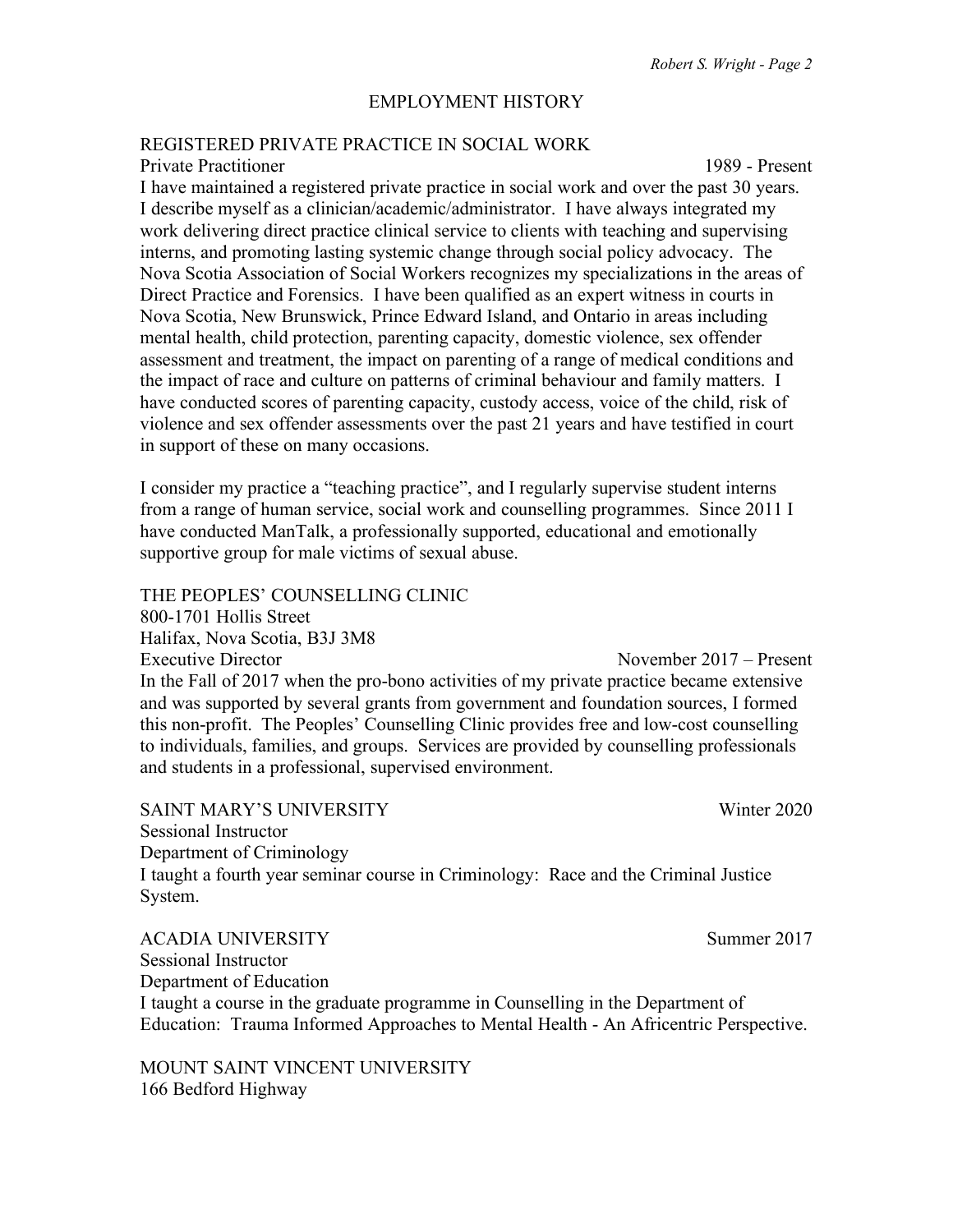Halifax, Nova Scotia, B3M 2J6 Summer  $2008 -$  Spring 2013 Departments of Education and Child and Youth Study I taught in the undergraduate programme in Child and Youth Study and in the graduate programme in Education

DEPARTMENT OF COMMUNITY SERVICE Nelson Place, 5675 Spring Garden Road PO Box 696 Halifax, Nova Scotia B3J 2T7 Executive Director of the Child and Youth Strategy May 2007 - July 2010 In this role I was responsible for the coordination of efforts involving five  $(5)$  key government departments as they work together to improve services to and outcomes of children and youth.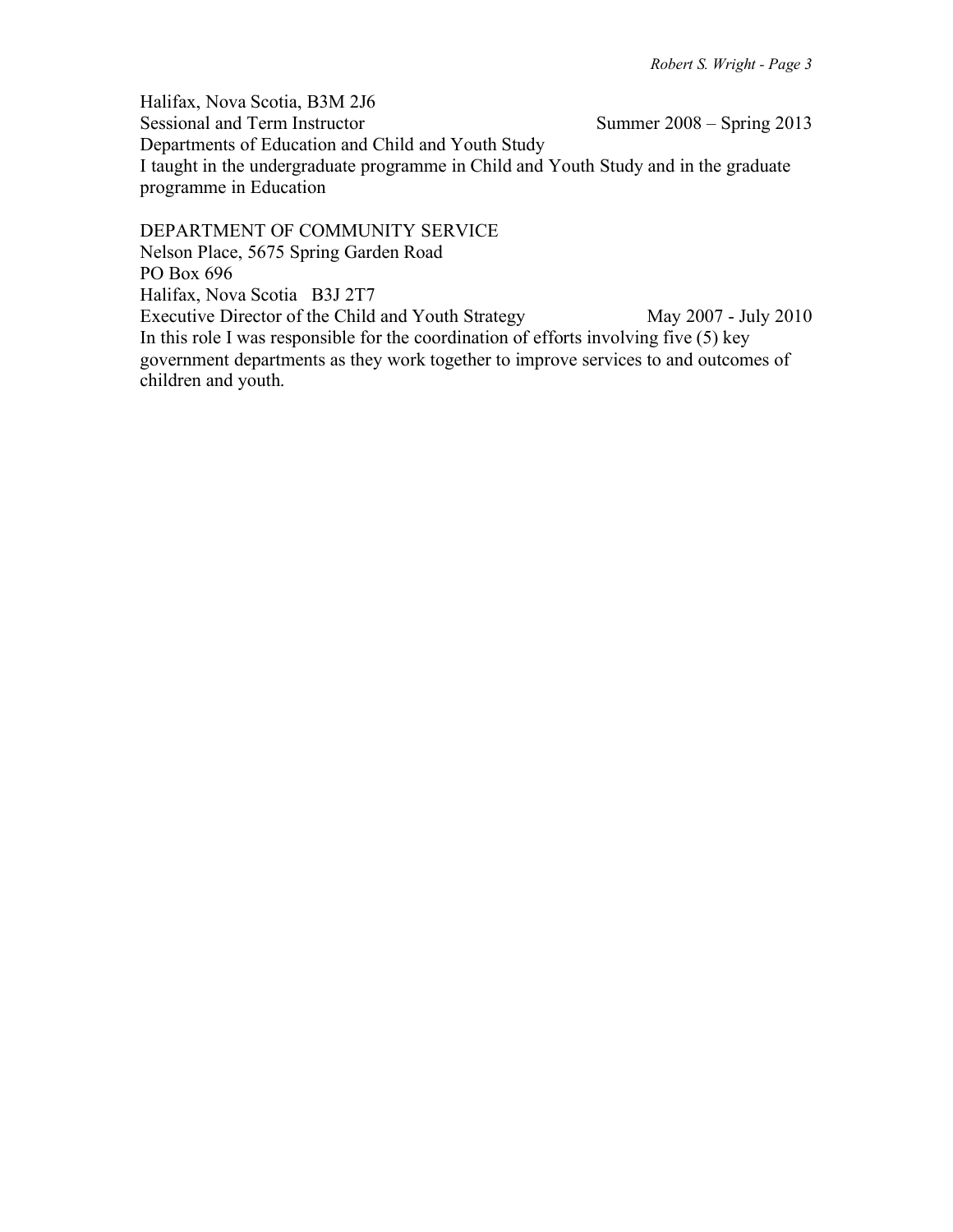IWK HEALTH CENTRE 5850 - 5980 University Ave. Halifax, NS B3H 1V7 Social Worker - Child Protection Team August 2006 - May 2007 I job shared the social work intake position on this team for 10 months.

CENTRAL REGION CHILD AND YOUTH ACTION COMMITTEE (CAYAC) 2131 Gottingen St., Suite 501 Halifax, NS B3J 3P7 Social Worker/Principal Investigator July 2005 - June 2006 While on leave from my permanent position (see below), I was employed by CAYAC to develop a profile of students described as "youth-not-in-school" and to develop an interagency method of practice to better serve them. Major accomplishments: Introduced weekly group therapy as a core element of the programme; successfully established resilience theory as a model for shaping the programme's interventions.

ATLANTIC UNION COLLEGE P.O. Box 1000 South Lancaster Mass. 01561 Visiting Instructor of Social Work January 2002 Instructed Fundamentals of Social Research II. I was specifically requested to return to my alma mater to infuse greater emphasis on the application of statistical tools of analysis. Major accomplishment: Integrating statistics and quantitative research in this largely arts based curriculum programme which enhanced students' success when pursuing graduate training.

WILFRID LAURIER UNIVERSITY Faculty of Social Work 75 University Avenue Waterloo, Ontario N2L 3C5 Teaching Assistant Teaching Assistant September 2000 - December 2000 Was part of a team of four instructors responsible for delivering weekly lectures (a shared responsibility) and seminars (we each led separate seminars) in the course SK500 Human Growth and Development.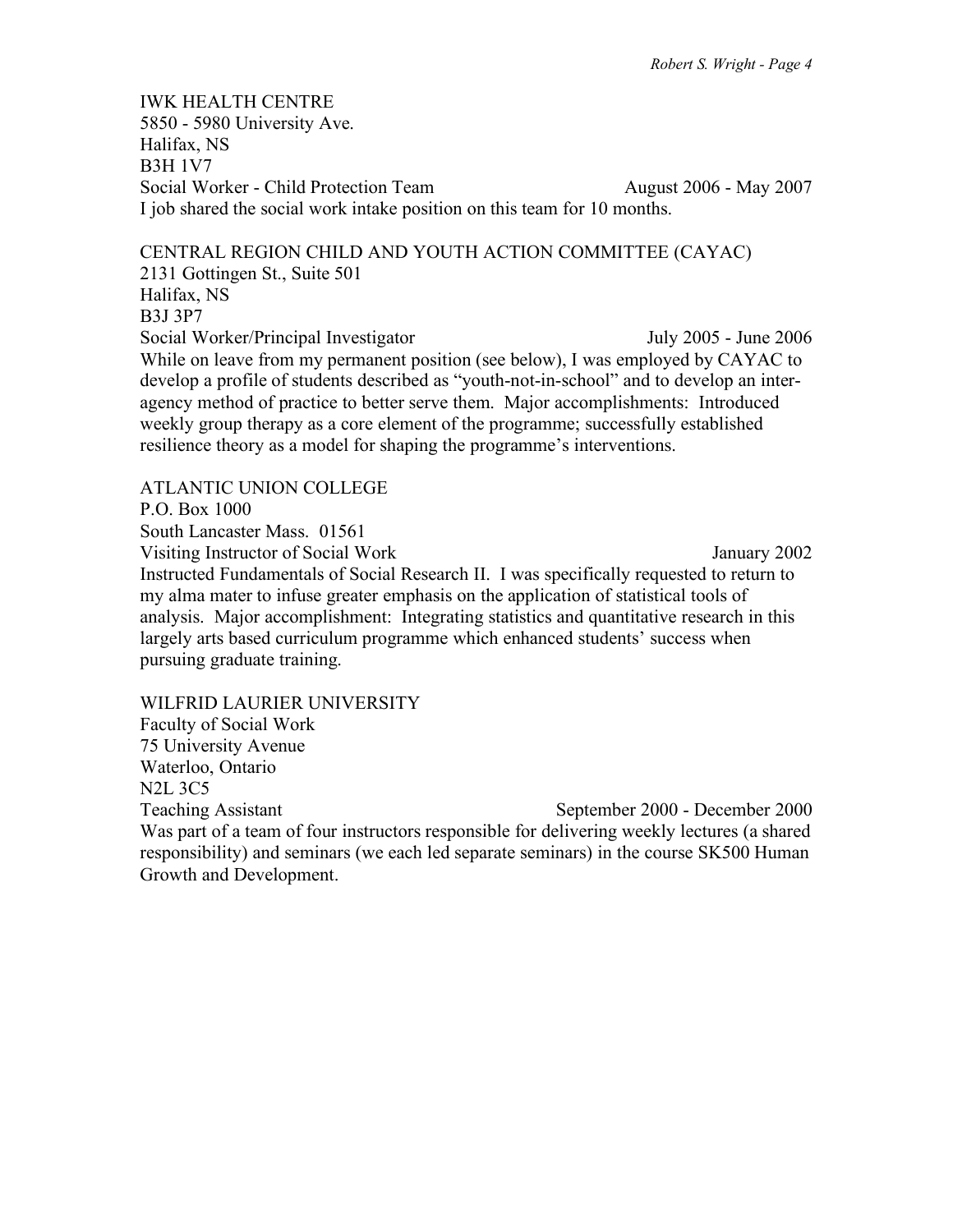FAMILY & CHILDREN'S SERVICES OF CUMBERLAND COUNTY 26-28 Prince Arthur Street PO Box 399 Amherst, Nova Scotia B4H 3Z5 Executive Director December 1998 - December 2007 Casework Supervisor/Clinical Assessor August 1997 - November 1998 At this agency I oversaw all human resource, finance, casework and clinical services offered by the Agency. In addition to these administrative functions I continued to provide direct clinical supervision of social work practitioners and provided direct clinical services to a small caseload of forensic clients (largely sex offenders). Major accomplishments: Leveraged the powerful role of a child welfare agency to establish partnerships with a range of community based agencies establishing an enduring collaborative community practice; significantly reduced volume and risk level of referrals to child welfare by investing and partnering with community agencies; established a model of joint case management of extremely complex cases that has served as a model of practice in other jurisdictions.

## WASHINGTON STATE PENITENTIARY

1313 13th Street

Walla Walla, WA 99362

Correctional Mental Health Counsellor August 1996 - March 1997 Provided clinical assessment, treatment and casework management to incarcerated men presenting with severe and persistent mental illness, personality disorders, addictions and a wide range of criminogenic problems (including homicide and sex offences) in this 2600 bed State Penitentiary. Major accomplishments: Studied and wrote about trauma among protective custody inmates; established the effectiveness of trauma informed practice with this population.

#### DARTMOUTH DISTRICT SCHOOL BOARD

95 Victoria Road Dartmouth, Nova Scotia

Race Relations Co-ordinator March 1994 - May 1996 Provided in-service training, supervision and consultation to all levels of administration and staff regarding issues of cultural competence and race relations. Contributed to provincial educational initiatives including curriculum and policy development. I left this post to complete my graduate studies on a full time basis.

CHILDREN'S AID SOCIETY OF HALIFAX 5244 South Street Halifax, Nova Scotia Family Care Worker June 1992 - February 1994

Summer, 1991

Under contract to cover a leave of absence, and later as a permanent employee, I managed a family care (protection) case load, and participated in developing a program for contracting and training paraprofessional service providers in this well respected child welfare agency.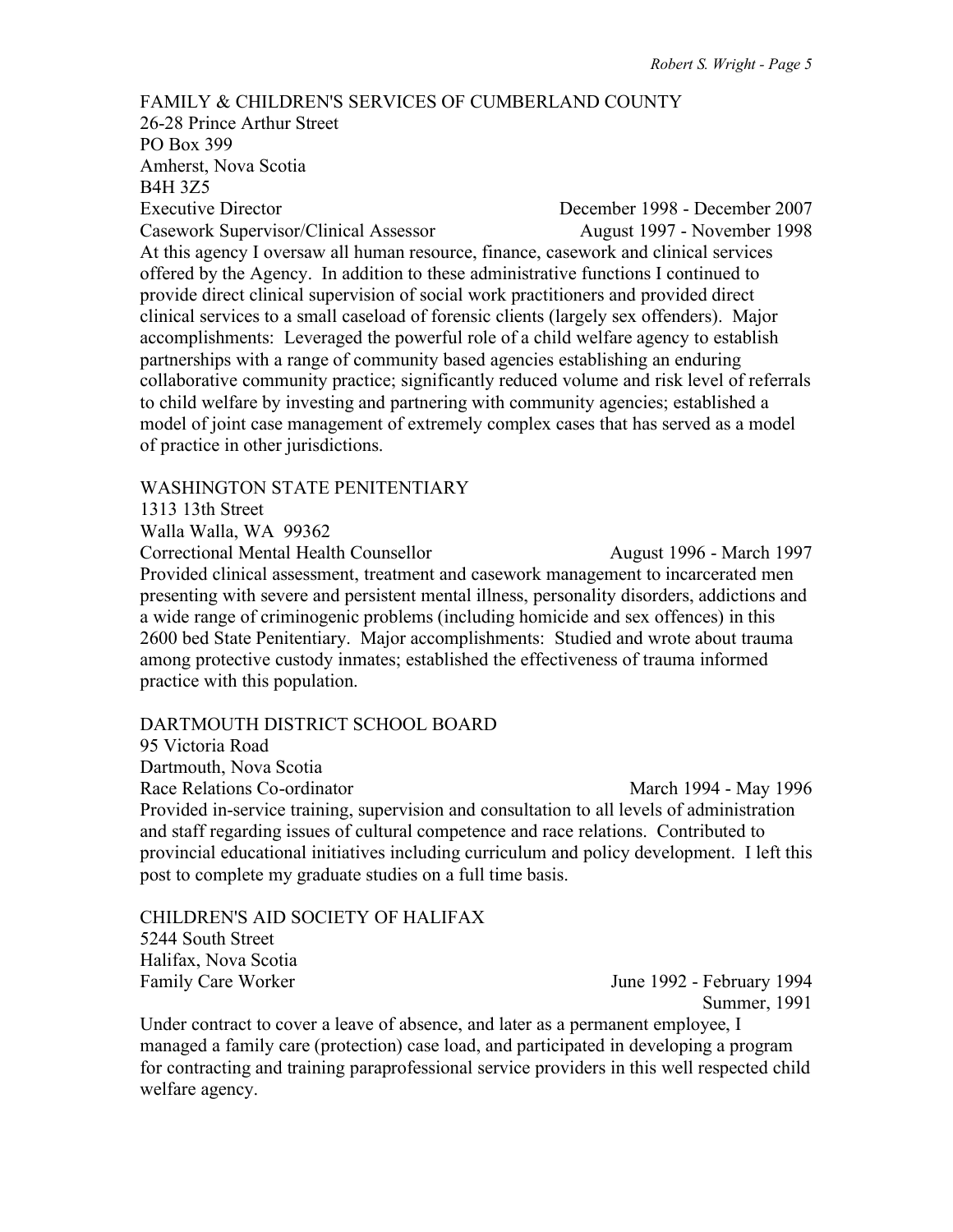HALIFAX DISTRICT SCHOOL BOARD Highland Park School 3479 Robie Street Halifax, Nova Scotia Student Support Worker **April 1991** - June 1992 In consultation with the school principal and administration, provided and co-ordinated services to "at risk students" and their families as well as community organizing activities in the field of education.

#### PARKER ST. FOOD & FURNITURE BANK

2063 Parker Street Halifax, Nova Scotia Community Worker December 1989 - January 1991 Was responsible for volunteer staffing and supervision, program and community development, fund-raising, and direct services including family visitation and crisis intervention in this private, charitable organization.

Y.O.U. Inc. Worcester, Mass 01605 Assistant Co-ordinator Mediation Program February - December 1989 Was responsible for intake and case assessment, co-ordination of volunteer mediators, assisted in mediation training, and mediated various types of family conflict.

## ATLANTIC UNION COLLEGE

South Lancaster, Mass. 01561 Assistant Dean of Men September 1988 - December 1989 Supervised Dons, clerical, reception, housekeeping staff; directed training of residence dons, implemented in house education programs, provided orientation and ongoing adjustment counselling and support to residents. Residence Hall Counsellor September 1987 - August 1988 Assisted in scheduling in house education and recreation programs, provided counselling and support, co-ordinated clerical staff, provided computer training to office staff.

SEVENTH-DAY ADVENTIST COMMUNITY SERVICES (Precursor of the Parker Street Food & Furniture Bank) 2063 Parker Street Halifax, N.S. B3P 1X7 Co-ordinator Summer 1985, 1986 Co-ordinated all aspects of the food bank operation of this service under the direction of the director Research worker Summer, 1984 Assisted in the establishment of the Metro Food Bank Society and the Seventh-Day Adventist Community Service Center, co-ordinated and supervised grant.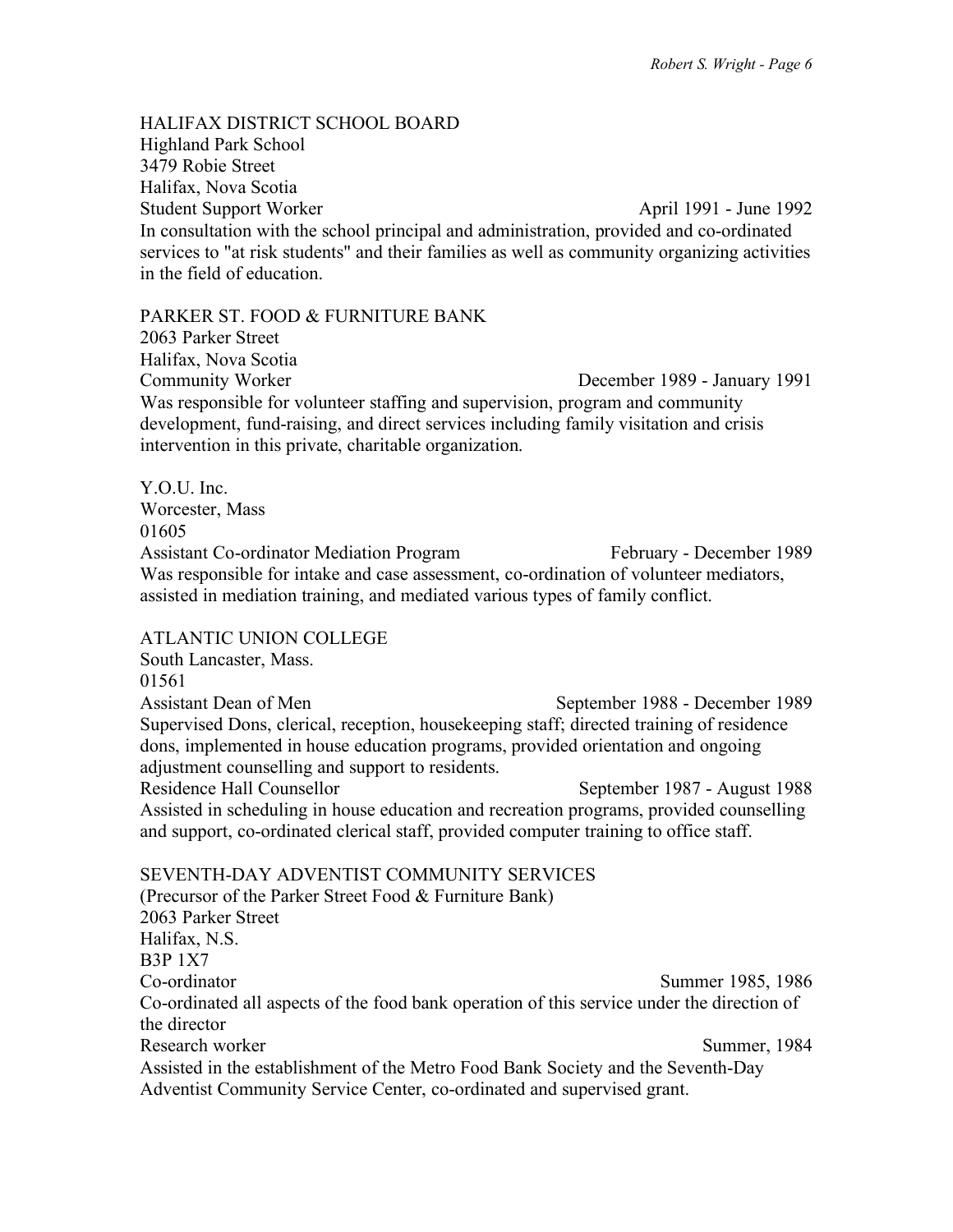## VOLUNTEER/CIVIC EXPERIENCE

iMOVe 2439 Gottingen St. Halifax, N.S. B3K 3C3 Member – Board of Directors January 2014 – Present iMOVe delivers community & prison-based programs for marginalized youth. Drawing on the expertise and support of many service providers and community volunteers, iMOVe's ensures that youth voices are important and heard as they gain tremendous leadership experience – being interviewed, standing on both sides of a video camera, hosting radio shows, witnessing the other side of the law without fear of reprisal, conferring with government officials, and cultural change activists.

## SERIOUS INCIDENT RESPONSE TEAM

Suite 203, 1256 Barrington St. Halifax, N.S. B3J 1Y6 Member – Community Liaison Committee January 2012 - Present Support and assist the SiRT administration and investigators with navigating within communities and families particularly when matters involve persons from marginalized communities or who suffer from physical or mental disabilities

## AFRIKAN CANADIAN PRISONER ADVOCACY COALITION

A new national coalition of individuals and agencies organizing to highlight the unique needs of Afrikan Canadians under correctional supervision. From October 2011 – 2014 as a member of this group I was involved with consultations on the mental health needs of incarcerated African Canadians. I also led a project to conduct a literature review for the Office of the Correctional Investigator on the experience and needs of incarcerated African Canadians. December 2011 – Present

NORTH END COMMUNITY HEALTH CENTRE

North End Community Health Centre 2165 Gottingen Street Halifax, NS B3K 3B5 Member, Board of Directors March 2010 – November 2011

NOVA SCOTIA BARISTER'S SOCIETY 1101-1645 Granville Street Halifax, Nova Scotia B3J 1X3 Member, Race Relations Committee Fall 2009 – Fall 2014

MENTAL HEALTH COMMISSION OF CANADA Suite 600, 100 Sparks Street Ottawa, ON K1P 5B7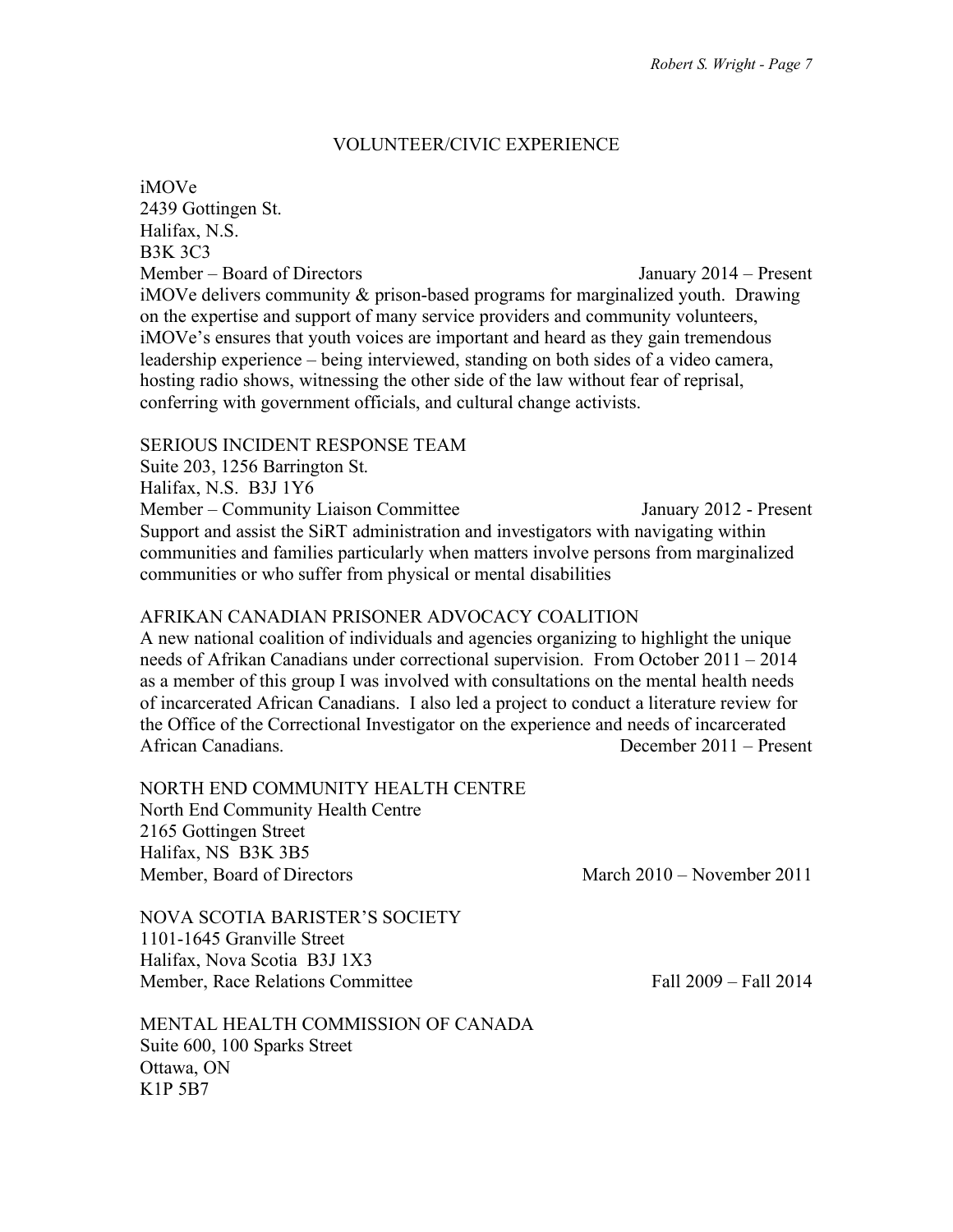Member, Diversity Task Group 2008-2009 This group, a Task Group of the Mental Health Commission of Canada worked to produce the document: Improving mental health services for immigrant, refugee, ethnocultural and racialized groups: Issues and options for service improvement. DEPARTMENT OF COMMUNITY SERVICES P. O. Box 696 Halifax, Nova Scotia B3J 2T7 Member, CFSA Advisory Committee Mar 2006 - May 2007 NOVA SCOTIA CRIMINAL JUSTICE ASSOCIATION P.O. Box 31191 Halifax, Nova Scotia B3K 5Y1 Vice-President & Chair, Policy & Public Education Committee Feb 2006 - Apr. 2010 President April 2010 - December 2010 SEVENTH-DAY ADVENTIST CHURCH IN CANADA 1148 King Street EastOshawa, Ontario L1H 1H8 Member of the Sexual Ethics Pool January 2002 - c. January 2009 Appointed to this national pool of recognized experts in the area of sexual misconduct. The organization maintains this pool of experts to serve as investigators in matters related to sexual misconduct of its clergy, lay employees and volunteers. DEPARTMENT OF JUSTICE P.O. Box 7 Halifax, Nova Scotia B3J 2L6 Member, Advisory Committee on Judicial Appointments Jan 2002 - Dec 2006 CORRECTIONAL SERVICE OF CANADA Brunswick Hotel Moncton, NB Celebrating the Volunteer International Year of Volunteers September 15, 2001 Received recognition for my volunteer efforts with CSC in the area of prison chaplaincy NORTH AMERICAN DIVISION OF SEVENTH-DAY ADVENTIST 12501 Old Columbia Pike Silver Spring, MD 20904-6600 Member of the Division Operating Committee 1996 – 2001 Having served on a number of administrative committees within my church on a local, regional and national level, I was elected in 1996 to serve on the North American operating committee. This committee meets annually.

WALLA WALLA COLLEGE 204 S. College Ave. College Place, WA 99324 Organizer and Chair, Graduate Student Organization August 1996 - June 1997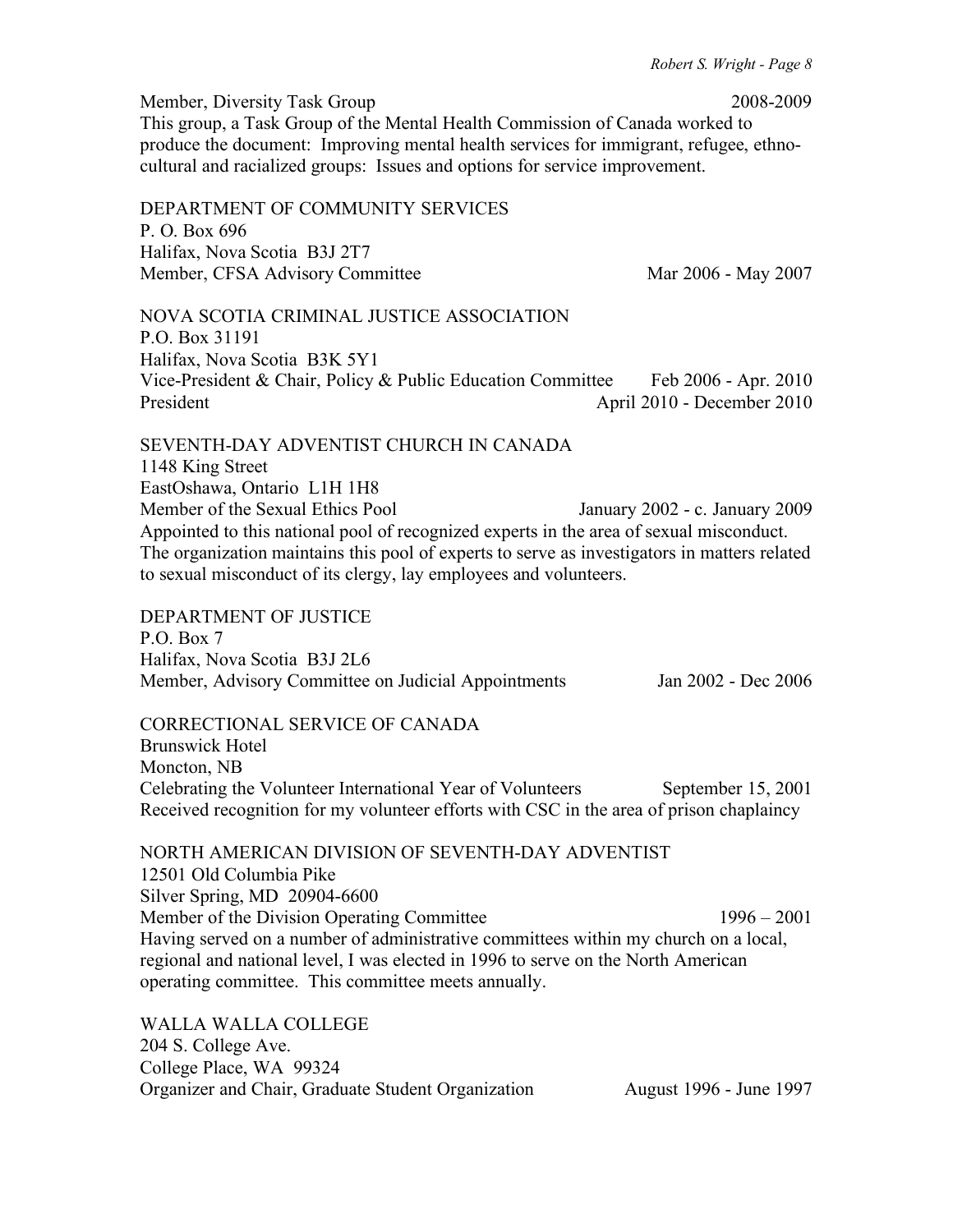Prior to August of 1996 there was no formal democratic organization of graduate students at Walla Walla College. I undertook to change that. The organization was inaugurated in December of 1996 and I became its first Chairperson.

HENSON COLLEGE OF PUBLIC AFFAIRS & CONTINUING EDUCATION (DALHOUSIE UNIVERSITY) 6100 University Avenue Halifax, Nova Scotia Co-chair of Board of Directors, Transition Year Program 1994 - 1996 The Transition Year Program is an affirmative action/access academic program which targets indigenous Blacks and Mi'q maks of Eastern Canada. The Board promotes culturally specific curriculum, advocates for continued funding, contributes to staffing selection and review, and serves as liaison to the targeted communities and the wider University Community.

DRUG DEPENDENCY SERVICES, DEPARTMENT OF HEALTH, PROVINCE OF NOVA SCOTIA PO Box 896 Dartmouth, Nova Scotia B2Y 3Z6 Member, Central Region Advisory Council 1994 - 1996 This citizen council serves to advise the regional director on issues of program priority, participates in public education initiatives, and supports program development and partnerships with community based agencies with similar mandates.

CITY OF HALIFAX PO Box 1749 Halifax, Nova Scotia B3J 3A5 Member, Organizing Committee, Uptown Community Futures 1992 - 1997 An informal group which has worked to design, acquire funds for, and implement an Afrocentric drug prevention program to serve the pre-treatment and prevention needs of members of the North End Community of Halifax (the Nia Center). This project's funding has recently come to an end, leaving behind a legacy of better equipped community volunteers (2 registered non-profit groups) and improved understanding of cultural components of substance use and treatment issues. Member, Mayor's Task Force on Drug Awareness 1992 - 1994 As member of this Task Force, I participated in developing programs, continuing research, and promoting awareness of the problems related to the use and trafficking of illicit drugs. Member, Board of Directors Harbor City Homes 1991 - 1994 As member of the Board, oversaw all construction, maintenance, tenant landlord relations, hiring of staff, contracting etc. Appointed by city council to this post. SANDY LAKE SEVENTH-DAY ADVENTIST ACADEMY

35 Killarney Drive Bedford, Nova Scotia Instructor, Sociology 1996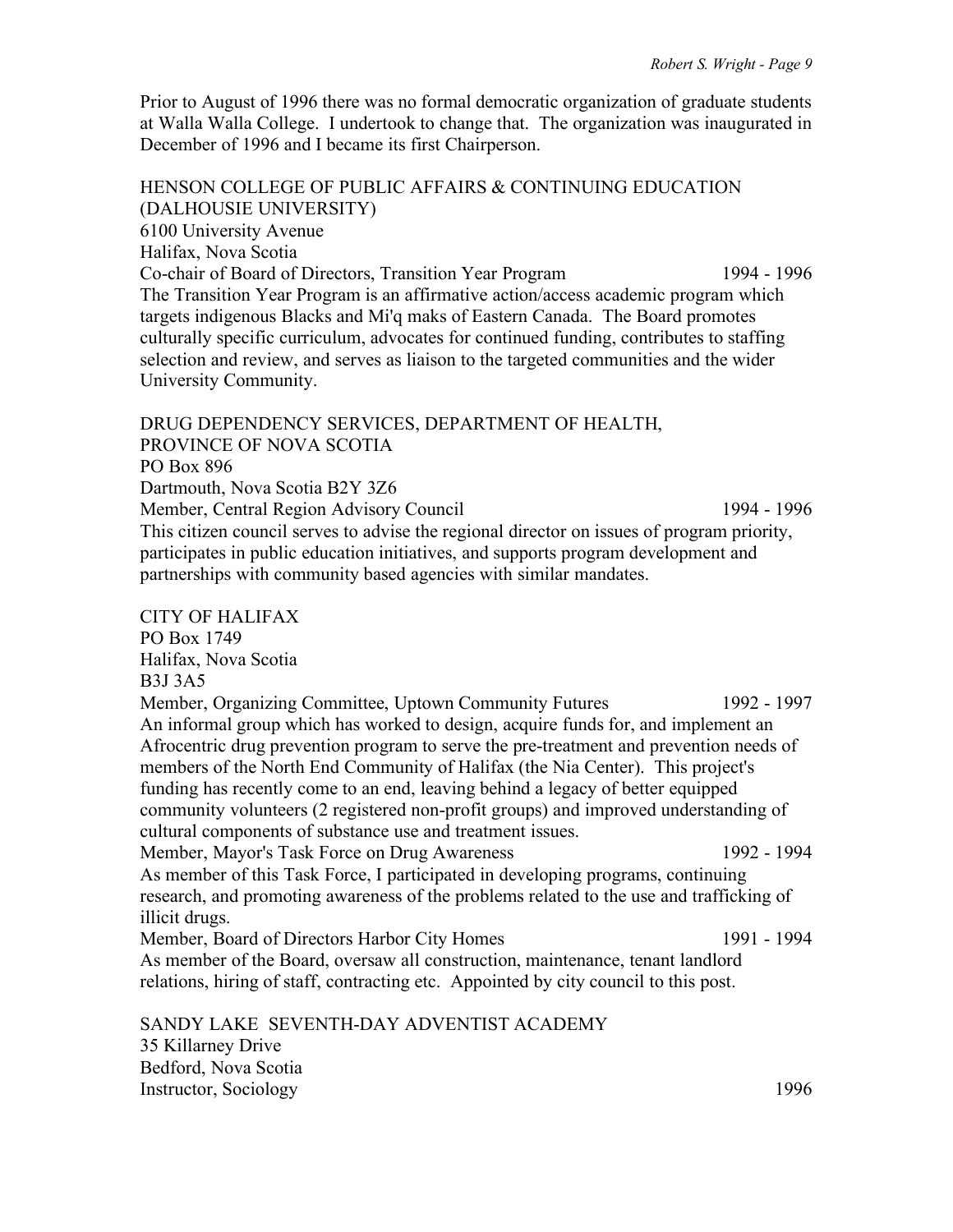Taught a 12th grade sociology course in seminar fashion to a small group of wellmotivated students. Member, School Board 1992 - 1995 Served on the school board providing consultation on issues of student housing, curriculum and personnel Member, Dormitory Management Committee 1990 - 1994 Provided professional support to deans and assisted in program planning and implementation. Guidance Consultant 1990 - 1994 Provided career and personal growth guidance/counseling etc. to senior high students, consult with teachers, administration, provided some testing services, etc.

# MARITIME CONFERENCE OF SEVENTH-DAY ADVENTISTS

121 Salisbury Road Moncton, New Brunswick E1E 1A6 Member, Board of Directors 1991 - 1996 This committee is the legal operating board for the Seventh-Day Adventist Church in the Maritimes. It has responsibility for financial management, staffing, and overall administration of the regional work.

#### ATLANTIC UNION COLLEGE

South Lancaster, Massachusetts Visiting Lecturer January 2002 Research Methods. Member of the Human Relations Committee 1989 Nominated to this committee to monitor human relations and mediate disputes on this multi-cultural campus. Member of the Student Services Committee 1988 - 1989 Nominated to this committee to direct activities of the student services department: Counseling center, student residences, chaplain service, etc. While on this committee I contributed to the development of a new student handbook and was a chief contributor to the College's policy on AIDS/HIV. Student Representative to the Board of Trustees 1988 - 1988 - 1989 Represented student concerns to the college's highest governing body.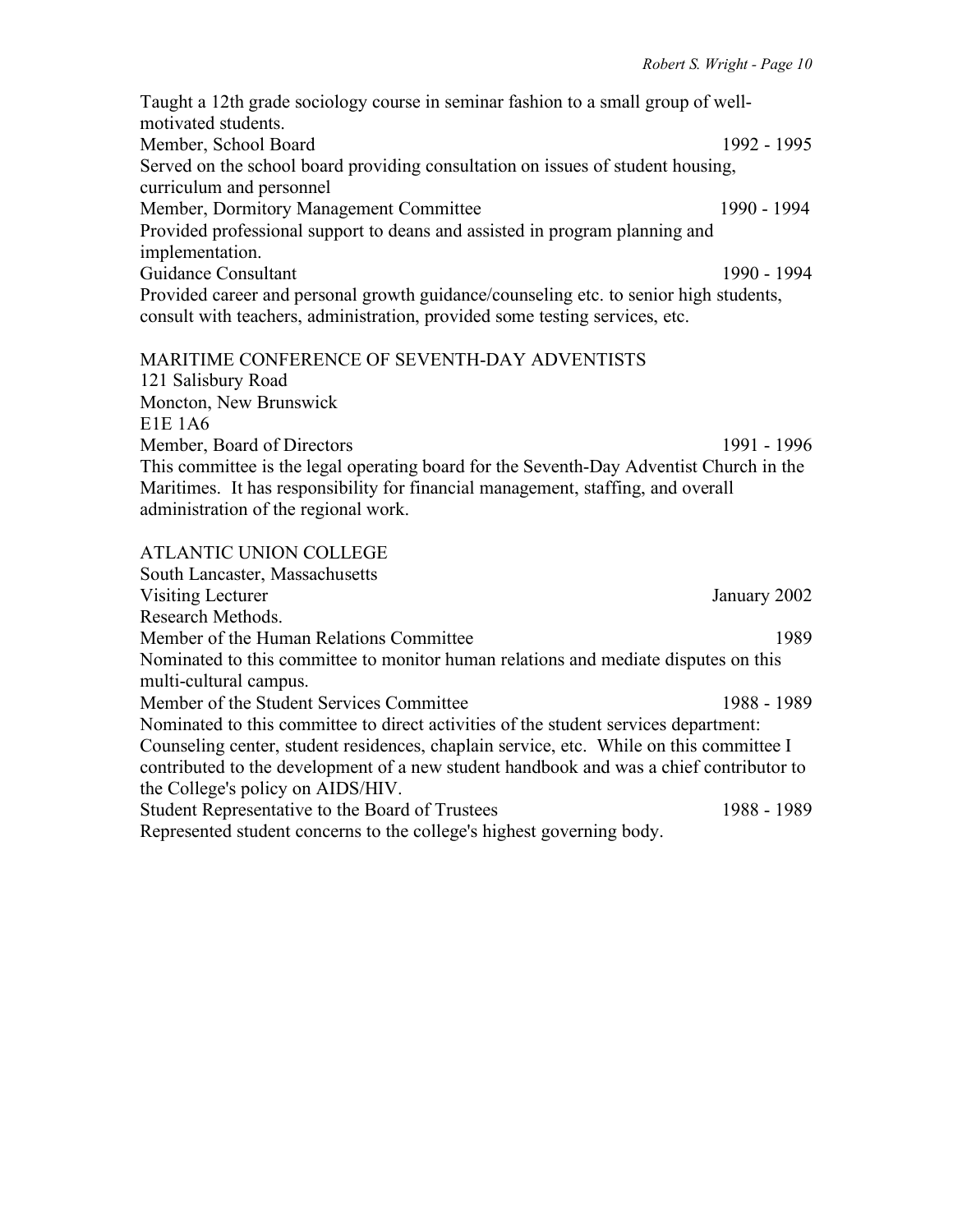## EDUCATION

Dalhousie University September 2010 – Summer 2015 Pursued PhD studies in Sociology - Recipient of the James Robinson Johnston Scholarship. Degree not completed

Wilfrid Laurier University September 2000-April 2001 Began studies towards the PhD in Social Work. Degree not completed

Walla Walla College June 1996-June 1997 Master of Social Work (MSW) with recognition of high academic standing. Emphasis in mental health/children and families

Saint Mary's University September-December 1992 Advanced Assessment: A graduate course in the principles and skills of psychological assessment using tests and other procedures. This course has allowed me to qualify to gain access to and administer certain psychometric tools for clinical and research application.

Atlantic Union College January 1987-December 1989 Bachelor of Social Work (BSW) degree with Departmental Honors

Dalhousie University September 1985-December 1986 Certificate in Divorce Mediation Theory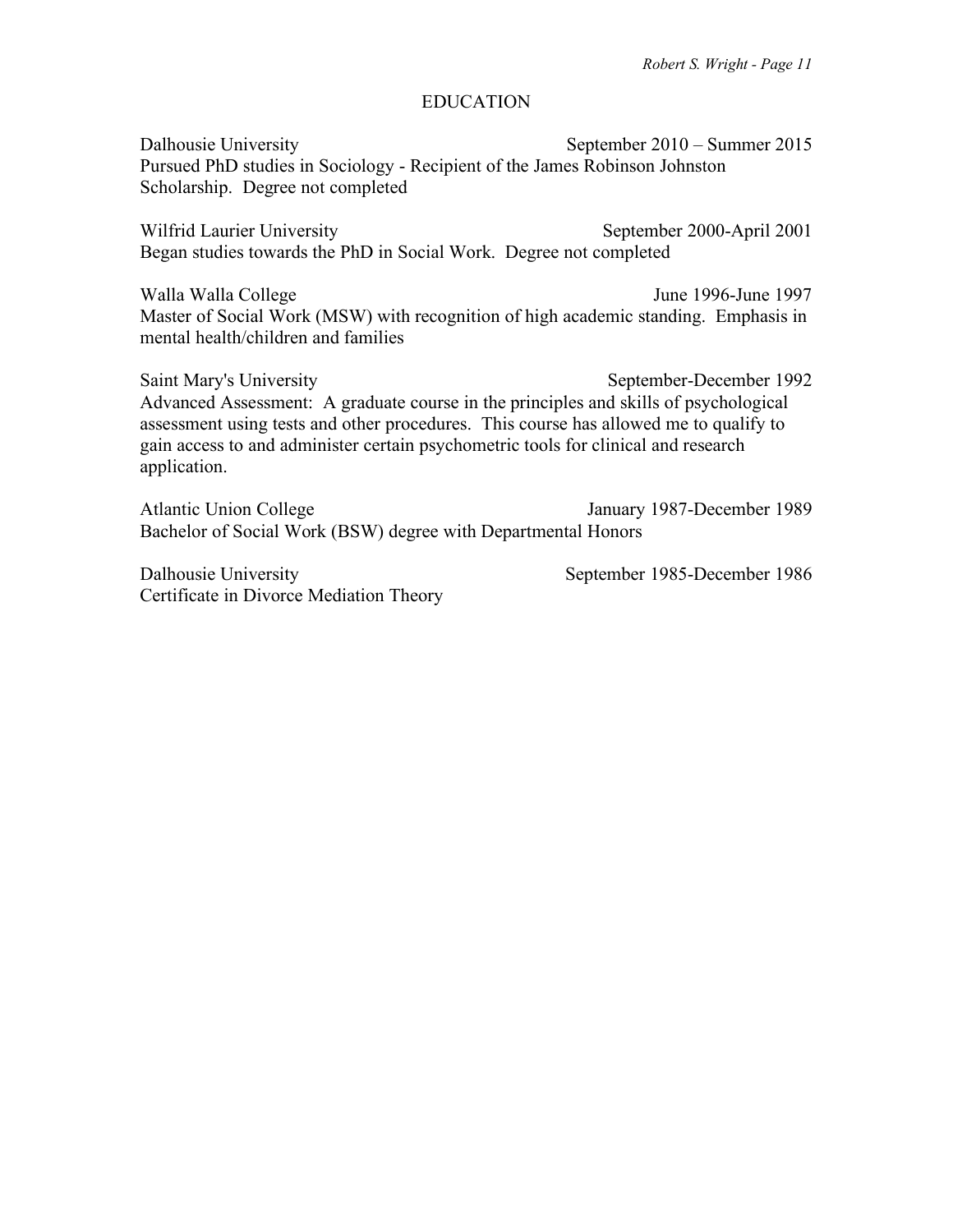## CONTINUING EDUCATION & PROFESSIONAL ACTIVITIES

# Continuous, Informal Perpetual Various Email Fora, Professional Reading and Writing ● I participate in a number of professional email discussion groups, maintain a log of my professional reading and engage in professional correspondence ● Between the Fall of 1998 until the Spring of 2005 I maintained an occasional correspondence with the Center for Organizational Development at Acadia University. I read articles and books written by faculty and associates of the Center including The Truth About Burnout. I did this to increase my knowledge and understanding of institutional dynamics and the impact on workers. ● I maintain a comprehensive list of my Professional Writing, Presentations, Poster Sessions on my website: [www.robertswright.ca](http://www.robertswright.ca/) Conferences and Training Recently Attended (incomplete list): 21st Annual MASOC/MATSA Joint Conference Preventing Sexual Violence Through Assessment, Treatment and Safe Management Marlborough, Massachusetts April 2019 20th Annual MASOC/MATSA Joint Conference Preventing Sexual Violence Through Assessment, Treatment and Safe Management Marlborough, Massachusetts April 2018 19th Annual MASOC/MATSA Joint Conference Preventing Sexual Violence Through Assessment, Treatment and Safe Management Marlborough, Massachusetts April 2017 18th Annual MASOC/MATSA Joint Conference Preventing Sexual Violence Through Assessment, Treatment and Safe Management Marlborough, Massachusetts April 2016 17th Annual MASOC/MATSA Joint Conference Preventing Sexual Violence Through Assessment, Treatment and Safe Management Marlborough, Massachusetts April 2015